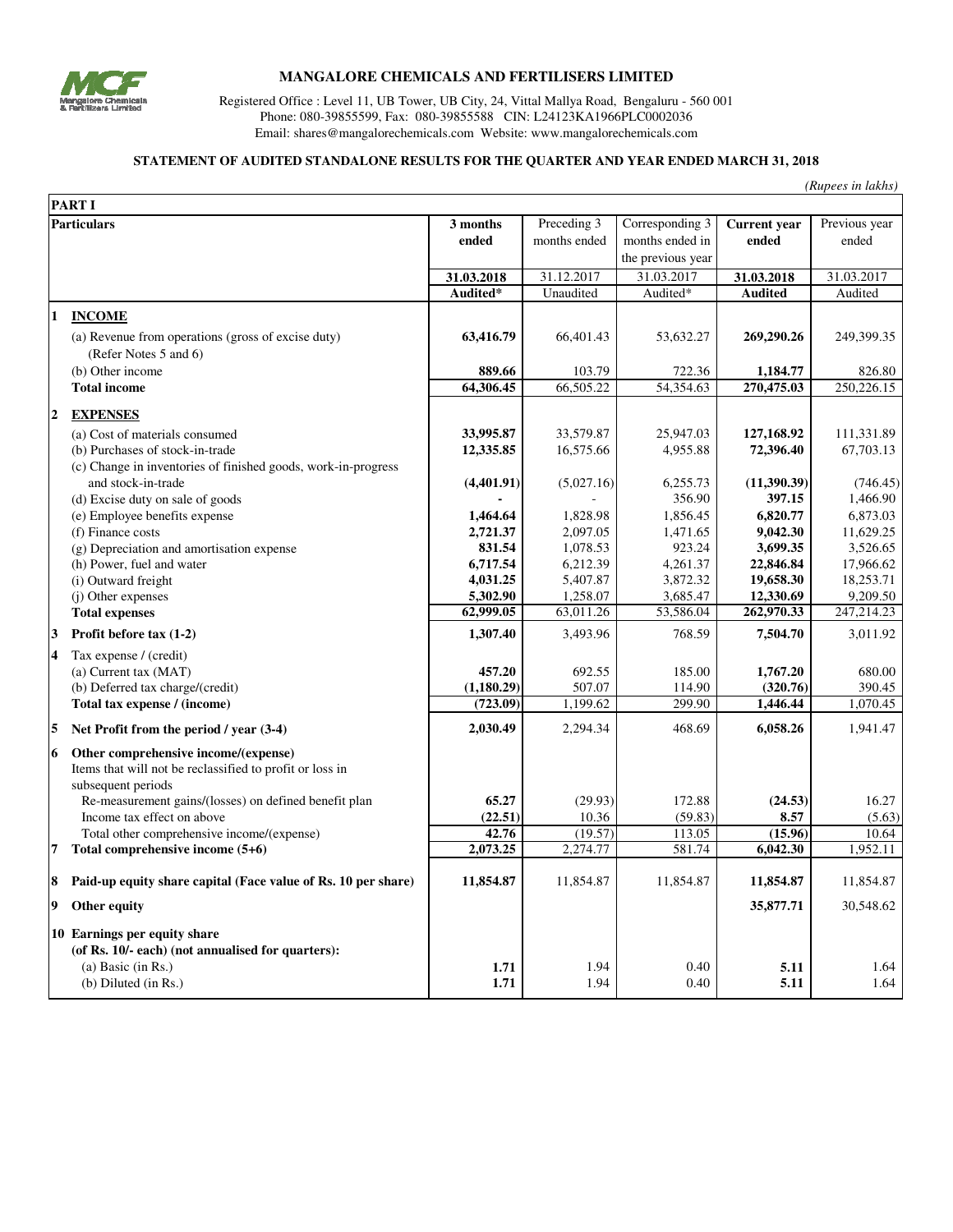

# **MANGALORE CHEMICALS AND FERTILISERS LIMITED**

Registered Office : Level 11, UB Tower, UB City, 24, Vittal Mallya Road, Bengaluru - 560 001 Phone: 080-39855599, Fax: 080-39855588 CIN: L24123KA1966PLC0002036 Email: shares@mangalorechemicals.com Website: www.mangalorechemicals.com

#### **STATEMENT OF STANDALONE ASSETS AND LIABILITIES**

|                    |                                     | (Rupees in lakhs)        |                |  |  |
|--------------------|-------------------------------------|--------------------------|----------------|--|--|
|                    |                                     | As at                    | As at          |  |  |
|                    |                                     | March 31, 2018           | March 31, 2017 |  |  |
|                    |                                     | <b>Audited</b>           | Audited        |  |  |
|                    | <b>ASSETS</b>                       |                          |                |  |  |
|                    |                                     |                          |                |  |  |
|                    | <b>Non-current assets</b>           |                          |                |  |  |
| (a)                | Property, plant and equipment       | 60,994.71                | 62,474.53      |  |  |
| (b)                | Capital work-in-progress            | 3,303.21                 | 1,332.54       |  |  |
| (c)                | Intangible assets                   | 96.13                    | 29.25          |  |  |
| (d)                | Financial assets                    |                          |                |  |  |
|                    | (i) Loans                           | 739.60                   | 630.05         |  |  |
|                    | (ii) Others                         | 40.98                    |                |  |  |
| (e)                | Income tax assets (net)             | 44.03                    | 13.83          |  |  |
| (f)                | Other non-current assets            | 70.15                    | 349.14         |  |  |
|                    |                                     | 65,288.81                | 64,829.34      |  |  |
|                    | <b>Current assets</b>               |                          |                |  |  |
| (a)                | Inventories                         | 39,690.86                | 25,978.76      |  |  |
| (b)                | Financial assets                    |                          |                |  |  |
|                    | (i) Trade receivables               | 121,253.12               | 124,537.77     |  |  |
|                    | (ii) Cash and cash equivalents      | 11,264.04                | 5,892.32       |  |  |
|                    | (iii) Other bank balances           | 823.99                   | 647.66         |  |  |
|                    | (iv) Others                         | 991.38                   | 283.72         |  |  |
| (c)                | Other current assets                | 14,271.78                | 1,524.90       |  |  |
|                    |                                     | 188,295.17               | 158,865.13     |  |  |
|                    | <b>Total assets</b>                 | 253,583.98               | 223,694.47     |  |  |
|                    |                                     |                          |                |  |  |
|                    | <b>EQUITY AND LIABILITIES</b>       |                          |                |  |  |
| <b>Equity</b>      |                                     |                          |                |  |  |
| (a)                | Equity share capital                | 11,854.87                | 11,854.87      |  |  |
| (b)                | Other equity                        | 35,877.71                | 30,548.62      |  |  |
|                    |                                     | $\overline{47,}732.58$   | 42,403.49      |  |  |
| <b>Liabilities</b> |                                     |                          |                |  |  |
|                    | <b>Non-current liabilities</b>      |                          |                |  |  |
| (a)                | <b>Financial liabilities</b>        |                          |                |  |  |
|                    | (i) Borrowings                      | 19,686.81                | 9,957.50       |  |  |
|                    | (ii) Others                         | 461.87                   | 1,639.10       |  |  |
| (b)                | Provisions                          | 1,482.75                 | 1,509.77       |  |  |
| (c)                | Deferred tax liabilities (net)      | 1,337.85                 | 1,667.18       |  |  |
|                    |                                     | 22,969.28                | 14,773.55      |  |  |
|                    | <b>Current liabilities</b>          |                          |                |  |  |
| (a)                | <b>Financial liabilities</b>        |                          |                |  |  |
|                    | (i) Borrowings                      | 113,257.79               | 106,193.98     |  |  |
|                    | (ii) Trade payables                 | 52,173.07                | 43,059.79      |  |  |
|                    | (iii) Others                        | 15,083.08                | 15,425.95      |  |  |
|                    | Other current liabilities           | 1,494.66                 | 977.11         |  |  |
| (b)                | Provisions                          |                          |                |  |  |
| (c)                |                                     | 873.52                   | 860.60         |  |  |
|                    |                                     | 182,882.12<br>253,583.98 | 166,517.43     |  |  |
|                    | <b>Total equity and liabilities</b> |                          | 223,694.47     |  |  |
|                    |                                     |                          |                |  |  |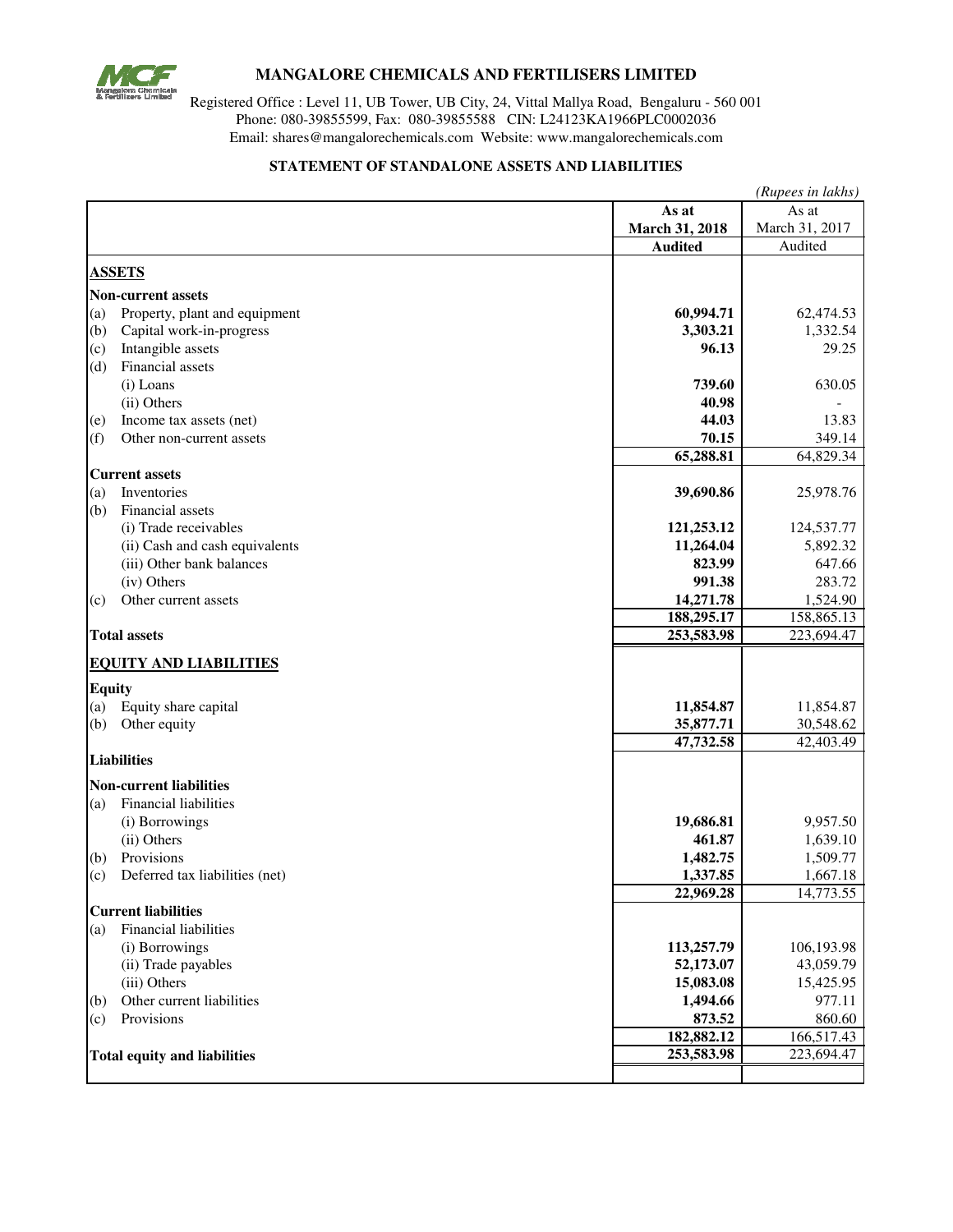### Notes:

- 1. The financial results for the quarter and year ended March 31, 2018 of Mangalore Chemicals and Fertilisers Limited ("the Company") have been reviewed by the Audit Committee and approved by the Board of Directors at its meetings held on May 24, 2018 and have been audited by the statutory auditors of the Company.
- 2. The financial results have been prepared in accordance with the recognition and measurement principles laid down in the applicable Indian Accounting Standards ("Ind AS") prescribed under Section 133 of the Companies Act, 2013, read with relevant rules thereunder and in terms of Regulation 33 of the SEBI (Listing Obligations and Disclosure Requirements) Regulations, 2015 and SEBI Circular No. CIR/CFD/FAC/62/2016 dated July 5, 2016.
- 3. The Company is engaged in the manufacture, sale and trading of fertilisers which constitutes a single operating segment.
- 4. The urea concession has been estimated and accounted as per the Government of India (GOI) notification dated June 17, 2015. The subsidy on phosphatic and complex fertilisers has been accounted based on the rates announced by the GOI under Nutrient Based Subsidy Policy, from time to time.
- 5. The Company recognises Urea concession income from the GOI based on estimates and changes, if any, are recognised in the year of finalisation of the prices by the GOI under the scheme. Accordingly, revenue from operations for the quarters and the years ended March 31, 2018 and March 31, 2017 includes differential urea concession income of Rs. 20,68.68 Lakhs and Rs. 23,09.77 Lakhs, respectively, relating to their immediately preceeding financial year recognised on finalization of escalation/de-escalation claims.
- 6. Revenue from operations for the quarters ended March 31, 2018 and December 31, 2017 and the year ended March 31, 2018 is not comparable with the corresponding previous period/year, since revenue in these quarters/year is net of Goods and Service Tax (GST) effective July 1, 2017 whereas Excise duty formed part of expenses in the previous period/year.
- 7. The Company had engaged an independent firm to carry out forensic review of certain transactions relating to investment in preference shares of Bangalore Beverages Limited and advances to United Breweries (Holdings) Limited, which indicated that these transactions may have involved irregularities. These investment and advances aggregating to Rs. 21,668.20 Lakhs were fully provided for during the year ended March 31, 2016.

Zuari Fertilisers and Chemicals Limited, the holding company (now merged with Zuari Agro Chemicals Limited) had filed a petition before the National Company Law Tribunal, Bengaluru ("NCLT") to claim accountability of erstwhile promoter group for the aforesaid irregularities. The matter is currently pending before the NCLT.

8. The Board of Directors of the Company has proposed dividend of Re. 1 per equity share of Rs. 10 each amounting to Rs. 1428.76 Lakhs (inclusive of dividend distribution tax) for the year ended March 31, 2018. The proposed dividend on equity shares is subject to approval at the ensuing annual general meeting and have not been recognised as a liability (including dividend distribution tax thereon) as at year end.